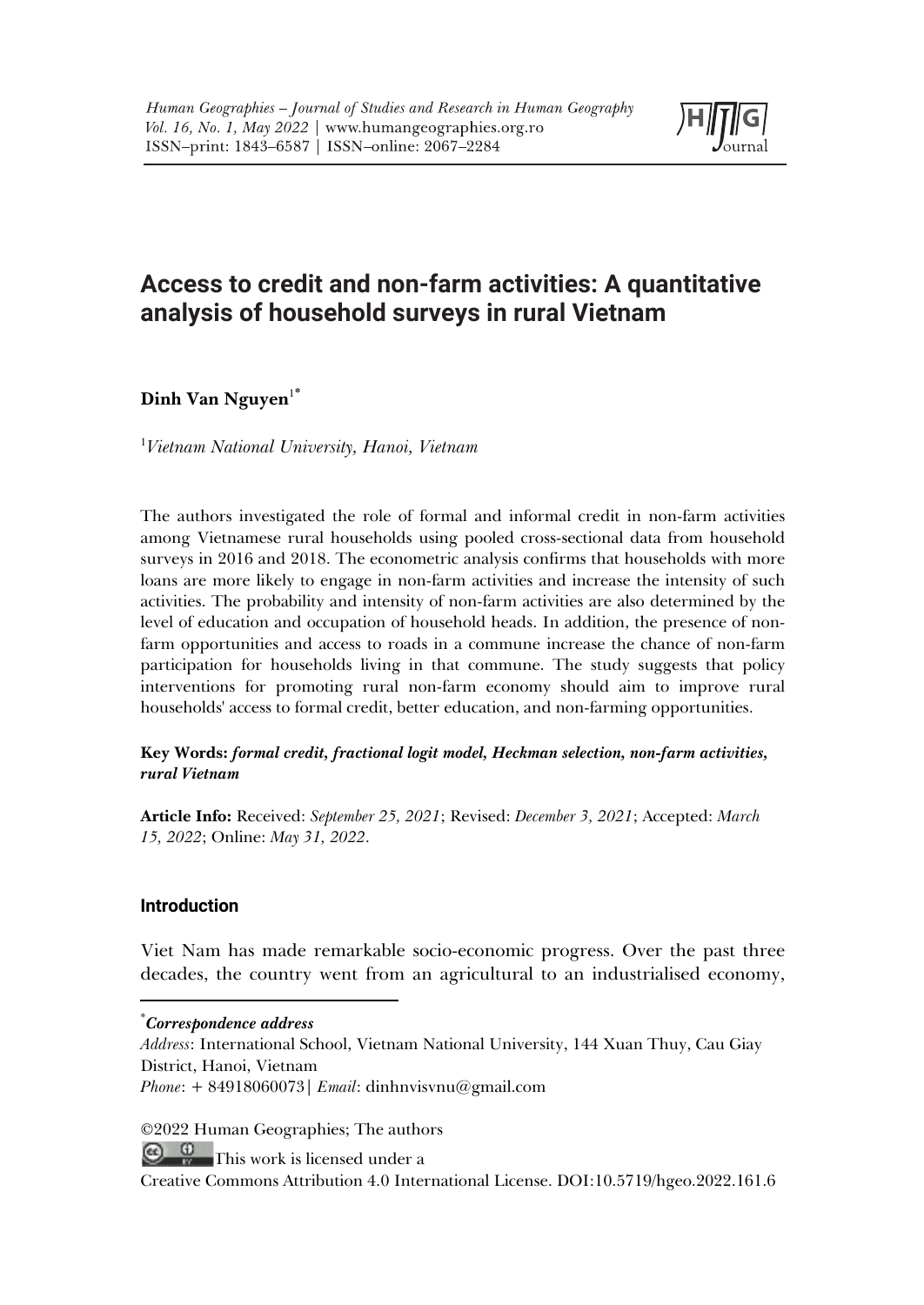transforming the country from one of the poorest in the world to a lower-middleincome nation by 2011. This success has had a transformative influence on most of Vietnam's population, as measured by a wide range of development indicators (Tarp, 2017). Notably, Viet Nam continues to outperform most countries with a similar income level. For instance, Viet Nam's universal health coverage index has reached 73, with 87% of the population covered, a higher level than regional and global averages. Also, the country has a healthier and better-educated population, ranking  $48<sup>th</sup>$  out of 157 countries on the Human Capital Index in 2018, second in ASEAN (just behind Singapore) and the highest among middleincome countries (Food and Agriculture Organization [FAO], 2020).

It is evident that the shift in the economy and labour structure (i.e. from agriculture to other sectors) is a significant contributor to poverty reduction and household welfare in rural Viet Nam (Kozel, 2014; Phan et al., 2019; Tran & Vu, 2020). The process of structural transformation has occurred at multiple levels. The decision-making outcome by individual households and even individual family members in rural areas stands at the lowest level (Tarp, 2017). Given the importance of non-farm employment to rural livelihoods, numerous studies have examined the role of the rural non-farm sector in poverty reduction, household income and the reduction of inequality. Participation in non-farm activities, both wage-earning and self-employed, reduce poverty and increase consumer expenditure for rural households (Do et al., 2019; Hoang et al., 2014; Pham et al., 2010). Over the 2008-2016 period, notably, the effect on income and food consumption from diversifying out of farm crops tended to be much higher for poorer households in rural Viet Nam. In general, the findings for Viet Nam (Phan et al., 2019; Tran & Vu, 2021) and other developing countries (Do et al., 2019; Rigg, 2006) confirm the crucial role of the rural non-farm economy in poverty alleviation and improving income for the rural population.

While the beneficial effect of access to credit has been well established for Viet Nam (Doan, 2011; Tran & Dinh, 2021) and in several developing countries (Tang & Guo, 2017), to the best of our knowledge, few studies investigate its effect on non-farm participation in rural Vietnam. A better understanding of the role of access to credit for rural non-farm occupations is vital both for academics and policymakers. The current study contributes to Viet Nam literature by providing new evidence concerning factors of the intensity of non-farm activities among rural households, focusing on the role of formal and informal credit.

The main aim of the current research is to quantify the influence of access to formal and informal credit on the extent of non-farm activities, as measured by the proportion of non-farm self-employment income in total household income. Our study uses pooled cross-sectional datasets from the Vietnam Household Living Standard Survey (VHLSS) in 2016 and 2018. We employ the sustainable rural livelihood framework (Department for International Development [DFID], 1999) as an analytical framework for analysing factors affecting the role of credit and other factors in non-farm activities. Also, both descriptive statistics and econometric analysis were used for research objectives. Furthermore, our study employs a fractional regression approach to examine factors affecting the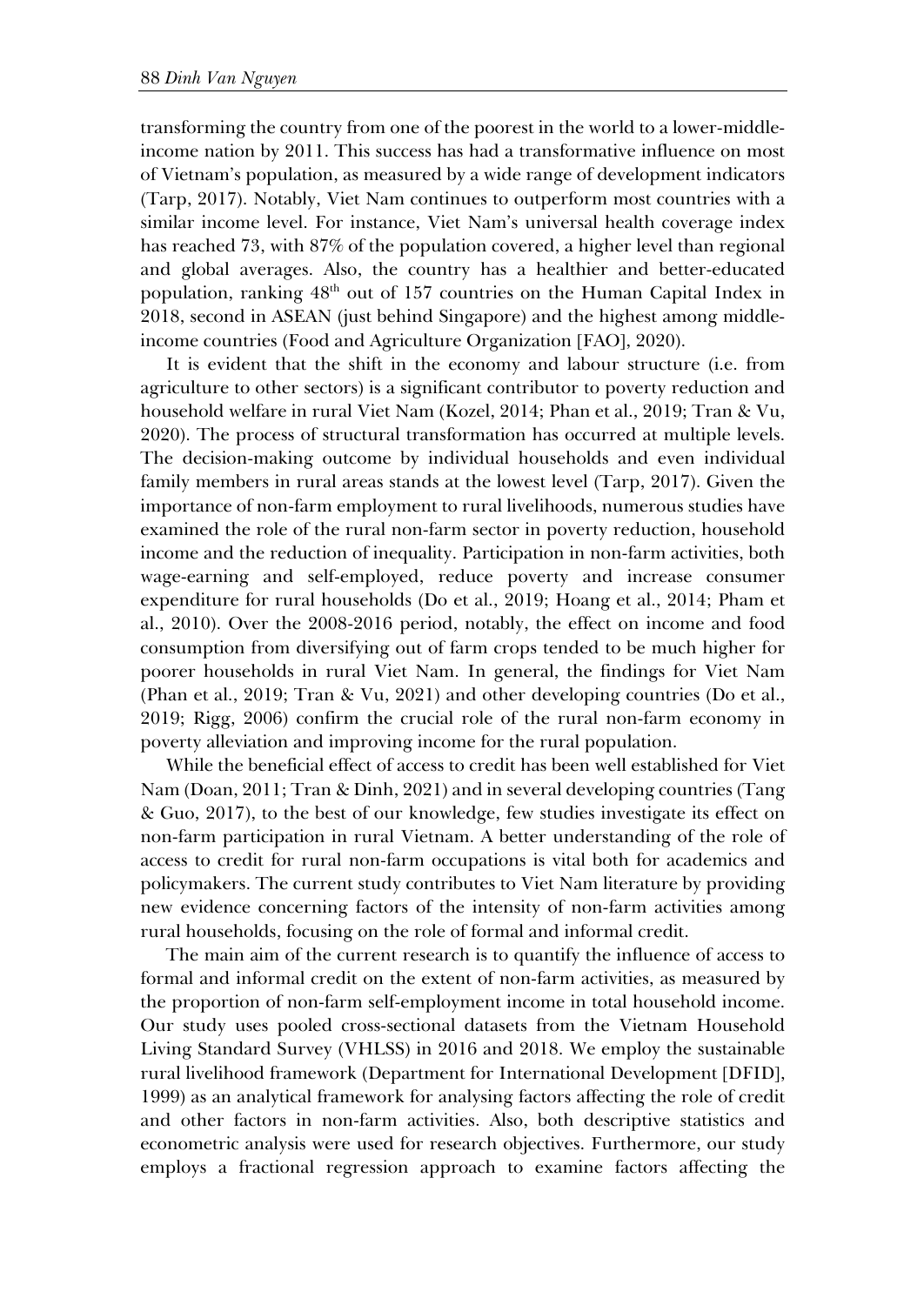intensity of non-farm activities. This approach offers a significant benefit over the Tobit specification since it is based on a quasi-maximum likelihood estimator that does not require a full normal distribution assumption for consistent estimations (Cardoso et al., 2010; Tran et al., 2016). Also, we use a Heckman selection model to account for unobservable factors that may affect both the participation and level of participation in non-farm activities (Heckman, 1979; Tran & Dinh, 2021).

We found that households with non-farm employment have higher levels of education and vocations and bigger formal and informal loans than those who do not. Furthermore, the distribution of non-farm income is biased toward the wealthy rather than the disadvantaged. Notably, our micro-econometric result confirms the hypothesis that households with access to formal credit have higher levels of non-farm participation. The level of education and occupation of household heads significantly influence the likelihood and intensity of non-farm occupations. Furthermore, the existence of non-farming possibilities and access to roads in a commune increases the likelihood of households in that commune engaging in non-farm activities.

Empirical evidence in some developing countries has often shown that access to credit plays a crucial role in the growth of rural non-farm activities. For instance, lack of access was found to be a primary obstacle to the growth of nonfarm activities in Nigeria (Nwosu et al., 2020), Ethiopia (Asfaw et al., 2017), rural Bangladesh (Khandker, 1996) and Peru (Escobal, 2001). Ali et al. (2014) employ a direct elicitation approach for a national sample of Rwandan rural households to empirically assess the extent and nature of credit rationing in the semi-formal sector and its impact. They found that credit constraints lower the chance of engaging in off-farm self-employment by roughly 6.3% while increasing the likelihood of low-return farm wage work. Also, Asfaw et al. (2017) found that access to credit increases the likelihood of households participating in non-farm activities by 15% in Ethiopia. Many other studies have also proved the positive effect of credit on non-farm participation in both developing (Asfaw et al., 2017; Berhe, 2020; Senadza, 2012) and developed countries (Briggeman et al., 2009). However, some other studies find no significant impact of credit on non-farm activities. For example, Ruben's (2001) study reveals that access to credit has no statistically significant association with either wage or non-farm self-employment among rural households in Honduras. Similarly, a study among rural households in Vietnam's Northwest region by Tran (2015) indicates that access to formal credit is not linked with non-farm self-employment.

The literature also indicates that several other factors affect the likelihood of households participating in non-farm activities. Most studies established that education plays a key role in participating in rural non-farm activities, both wage and self-employment in developing (Ali et al., 2014; Berhe, 2020; Do et al., 2019; Escobal, 2001; Khandker, 1996; Mech et al., 2017; Raihan & Haque, 2018; Ruben, 2001; Tran, 2014) and developed countries (Lim‐Applegate et al., 2002). Some studies also reveal that some demographic characteristics significantly affect non-farm employment. For instance, the likelihood of non-farm participation reduces with age in Ethiopia (Berhe, 2020) and rural Bangladesh (Raihan &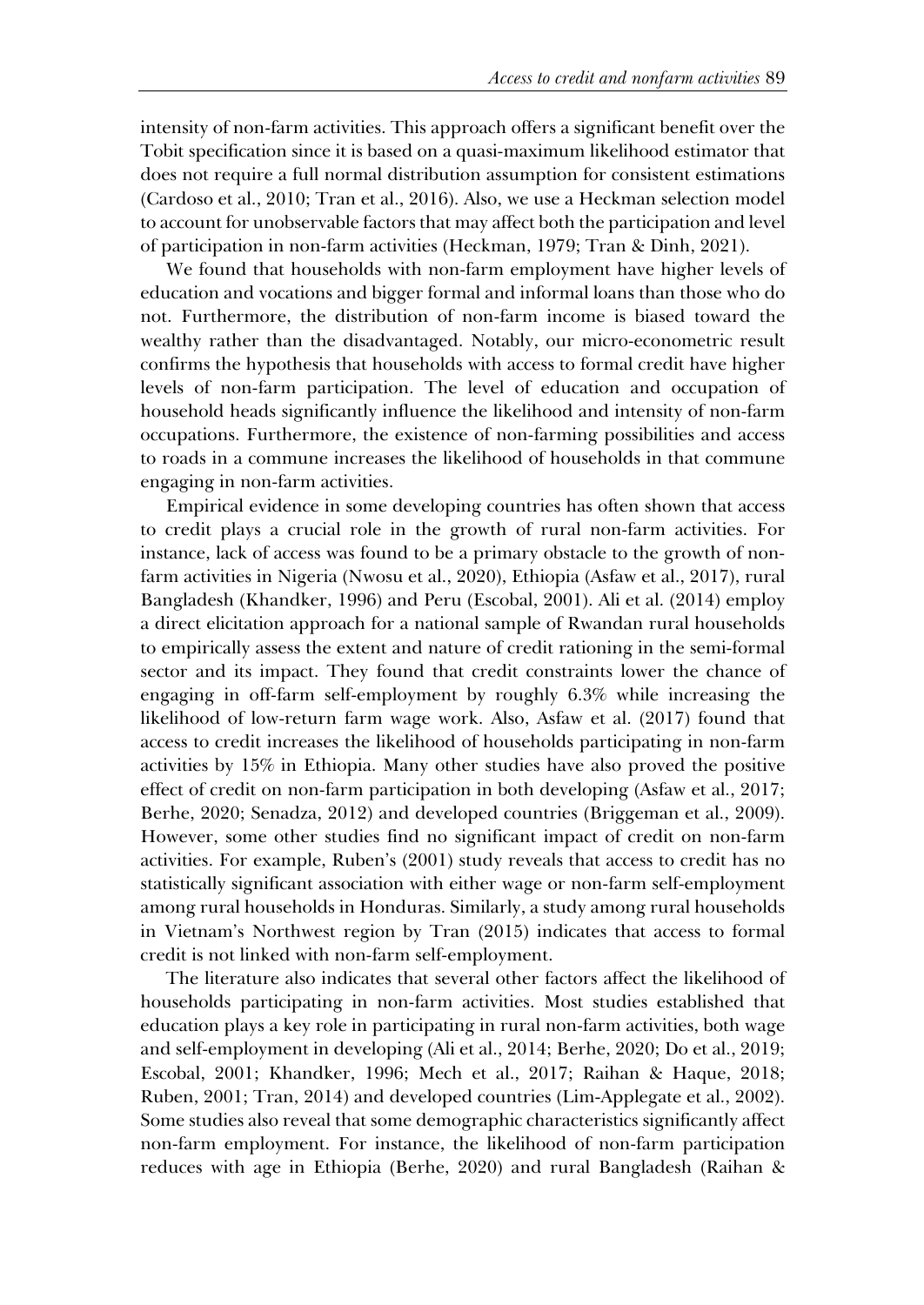Haque, 2018). Also, males are more likely to participate in wage employment while females are more likely to engage in non-farm self-employment in rural Vietnam and other countries (Tran et al., 2016).

While having more farmlands tends to promote agricultural production, it tends to reduce the participation and level of non-farm activities in rural Cambodia (Do et al., 2019), rural Bangladesh (Raihan & Haque, 2018) and several countries (Rigg, 2006; Tran, 2014). Also, access to public assets such as roads or electricity was found to have a significant effect on promoting non-farm activities in several countries such as Cambodia (Do et al., 2019), Peru (Escobal, 2001), Ghana (Senadza, 2012), Nicaragua (Corral & Reardon, 2001) and Indonesia (Gibson & Olivia, 2010). Having more assets (e.g. livestock, motorbikes) was also found to increase the chance of rural households participating in non-farm activities in Ethiopia (Berhe, 2020) and rural Cambodia (Do et al., 2019). Notably, some studies find that shocks such as income loss or natural disasters are closely linked with non-farm participation (Do et al., 2019; Tran & Vu, 2020).

#### **Data and econometric method**

The authors utilised the sample research of rural households from the Viet Nam Household Living Standard Surveys (VHLSS) in 2016 and 2018. The survey was conducted by the General Statistical Office (GSO), Vietnam. The survey sample is representative of the national, regional, and provincial levels. The surveys show that about 70% of households live in rural areas, while about 30% reside in urban areas. The GSO also estimates in 2019 that the proportion of urban and rural populations accounts for about 34% and respectively 66% of the total population (GSO, 2019). It collects detailed information about individual and household characteristics (i.e. demography, education, occupation, economic activities, income, land, and housing conditions).

It also gathers information about the socio-economic characteristics of the communes where households live. The authors combined both household and commune-level data for both years, yielding a pooled cross-section dataset. Such a combination allows us to examine both household and commune-level factors that affect non-farm employment. Also, pooling the data from two years enables us to increase the sample size and account for year fixed effects. In this study, the outcome variable is the intensity of non-farm self-employment, measured by the proportion of non-farm income in total household income, and is a fractional response variable with values ranging from 0% to 100%. Thus, we use a fractional regression model to identify factors affecting the scope of non-farm employment among rural households. This economic specification is the most suitable for models with response variables bounded between 0% and 100% (Papke & Wooldridge, 1996). Following this approach, our study employs the so-called fractional logit model: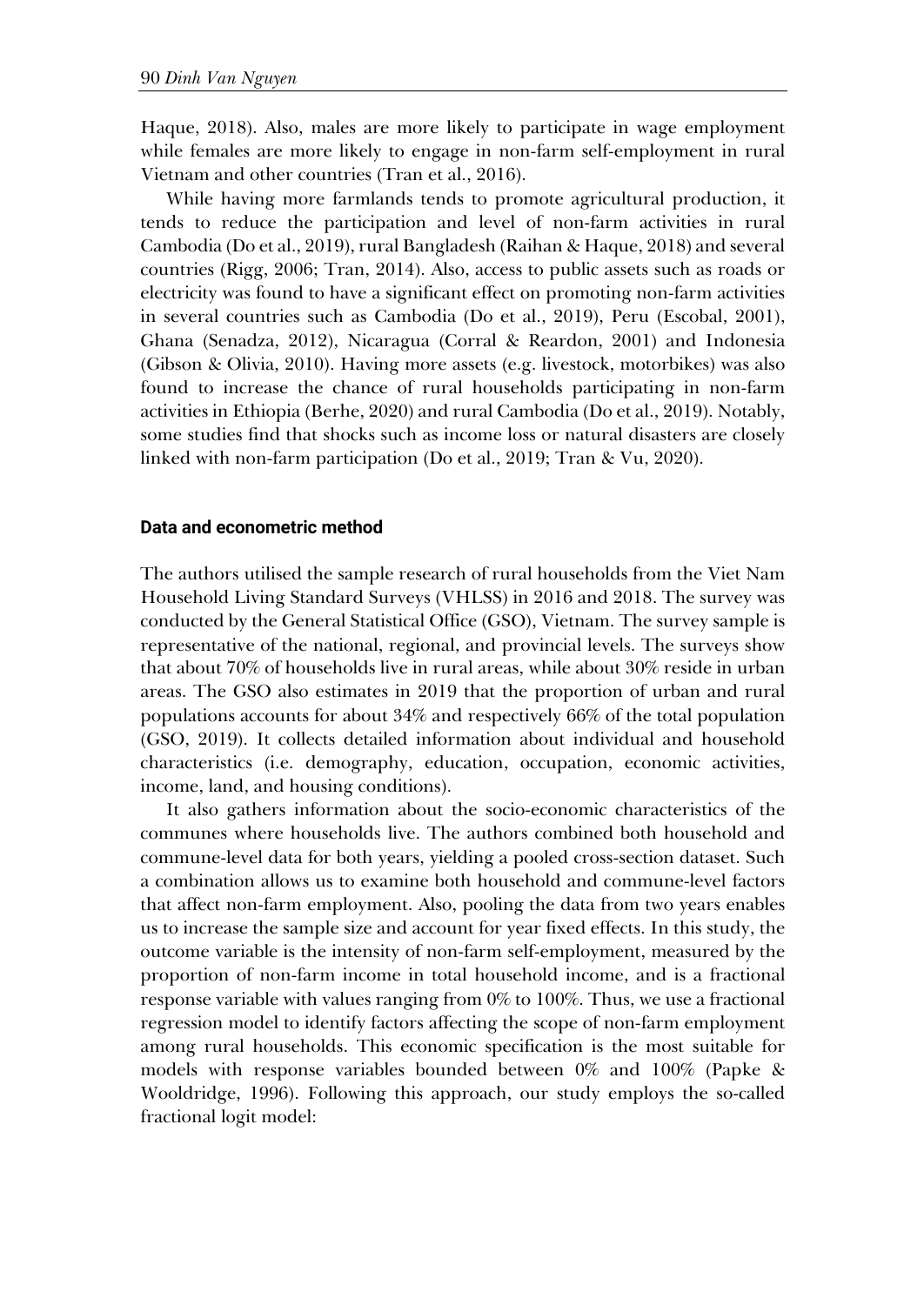$$
E(Y|X) = G(X|\beta X) = \frac{Exp(\beta'_{s}X'_{s})}{1 + Exp(\beta'_{s}X'_{s})}
$$

Where,

- $Y =$  the percentage of non-farm income with values between [0, 1], i.e.,  $0 \leq Y \leq 1$ :
- $G = a$  function satisfying the predicted variables, Y, and will lie in the interval [0, 1].
- $\beta'$ <sub>s</sub> = parameters to be estimated in the model,
- $X'_{s}$  = vector of explanatory variables.

Empirically, the model can be estimated using the quasi-maximum likelihood estimator, with heteroscedasticity-robust asymptotic variance.

Following the framework for rural livelihoods developed by the Department for International Development [DFID] (1999) and empirical research (Atamanov & Van den Berg, 2012; Doan, 2011; Tran, 2015; Tran et al., 2016), the scope of non-farm employment was assumed to be determined by a set of household and commune-level variables. Notably, access to credit  $F_{it}$  is the variable of interest, measured by the number of formal and informal loans taken out by a household over the last 12 months. Formal loans are defined as loans provided by banks, mass organizations or micro-finance institutions, while informal loans include funds borrowed from friends, neighbours, or relatives and moneylenders.

$$
NFSij = \beta_0 + \beta_1 F_{it} + \beta_1 X_{it} + U_{it}
$$

Our study hypothesised that both formal and informal credit would increase the level of non-farm employment. Households with more financial resources are more likely to invest in and expand their economic activities, increasing income from non-farm employment. Other control variables include age, ethnicity, gender, marital status, education, the main occupation of household heads, household size, dependency ratio, various types of land, and social capital. Also, we controlled for specific major commune characteristics, such as access to roads and transportation and the occurrence of natural disasters. We also examine the determinants of non-farm employment using a logit regression model. The definition and measurement of included variables are given in Table 1.

$$
NFPij = \beta_0 + \beta_1 F_{it} + \beta_1 X_{it} + U_{it}
$$

Following Atamanov & Van den Berg (2012), we also examined factors affecting the amount of nonfarm income using the Heckman (1979) selection model to account for possible selection bias as follows:

Nonfarm income equation:  $L_i = \gamma \cdot \text{loan} + \beta X_i + u_{1i}$ Selection equation:  $S_i^* = \gamma \; loan + \alpha \; Xi + u_{2i}$ Where,

 $S_i^* = a$  latent variable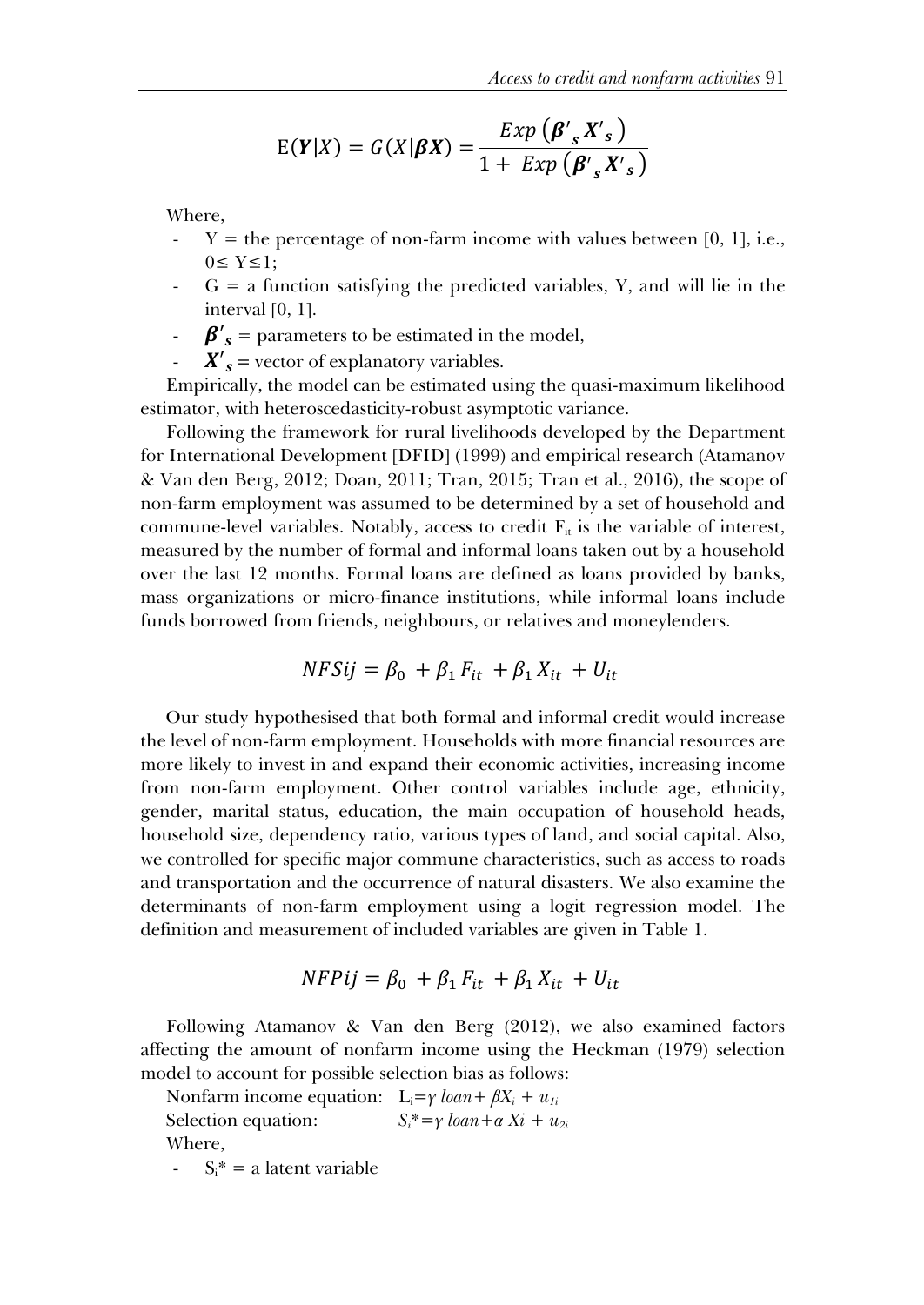$L_i$  = the log of non-farm income in the last 12 months, is observed if  $S_i$ <sup>\*</sup>>0 and not observed if  $S_i^* \leq 0$ .

The selection equation is employed to account for sample selectivity bias. Households may self-select into taking non-farm income according to their characteristics. Furthermore, the assumptions about the errors are that:

$$
u_{1i} \sim NID(0, \sigma2)
$$
 and  $u_{2i} \sim N(0, 1)$  and  $cov(u_{1i}, u_{2i}) = \rho_{12}$ 

Following previous studies in rural Vietnam (Hoang et al., 2014), we used the non-farm network (as measured by the percentage of households with non-farm activities within a commune) as the instrument for non-farm participation. The instrument is assumed to influence non-farm participation decisions (i.e. the selection equation) but not the level of non-farm participation (e.g. amount of non-farm income) (Atamanov & van den Berg, 2012; Heckman, 1979).

### **Results**

Descriptive statistics for households are given in Table 1, which shows that, on average, each household earned about 2.88 million Vietnamese Dongs (VND) per person per month over the 2016-2018 period.

However, the figures are significantly higher for those with non-farm employment than those without (3.58 vs 2.58 million VND). Also, the former secured more substantial formal and informal loans than did the latter. For instance, households with non-farm employment obtained a total value in formal loans more than double that of those without formal loans. A similar result is found for informal loans, suggesting that access to credit is closely linked with non-farm employment.

The average age of household heads is lower for households with non-farm employment than for those without. Also, the proportion of male household heads belonging to the Kinh/Hoa majority population group is higher for the former than for the latter. Furthermore, the number of formal years of schooling is slightly higher for the heads of households with non-farm employment than for those without (8.34 vs 7.56 years). Notably, the heads of non-farm households have a higher level of employment than their counterparts.

For example, 65% of household heads lacking non-farm employment worked in unskilled jobs, while the corresponding figure is 35% for households with nonfarm employment. On average, however, households with non-farm employment owned less land than did those without. Finally, the percentage of households participating in socio-political groups is somewhat lower for the former than for the latter.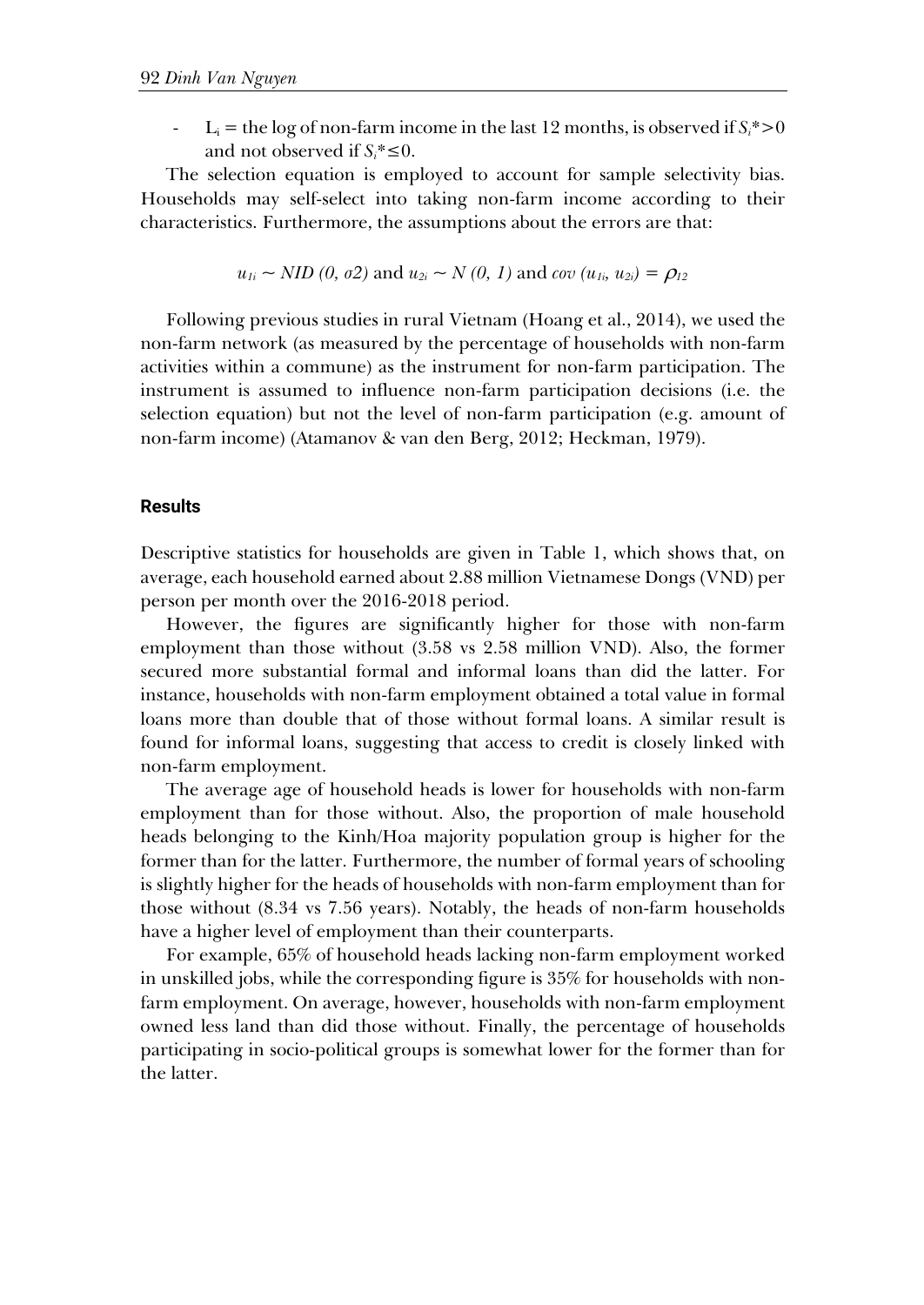| <b>Table 1.</b> Descriptive statistics of households by homanin employment, 2010-2010<br>Household characteristics |        |            | Without non- With non-farm |                              | Whole sample |         |
|--------------------------------------------------------------------------------------------------------------------|--------|------------|----------------------------|------------------------------|--------------|---------|
|                                                                                                                    | farm   |            | employment                 |                              |              |         |
|                                                                                                                    |        | employment |                            |                              |              |         |
| Monthly income per person (1,000                                                                                   |        |            |                            |                              |              |         |
| VND)                                                                                                               | 2,583  | 2,179      | 3,580                      | 4,108                        | 2,882        | 2,933   |
| Formal loans (1,000 VND)                                                                                           |        |            |                            | 17,384 63,074 40,291 181,414 | 24,269       | 11,3070 |
| Informal loans (1,000 VND)                                                                                         | 2,987  | 24,282     | 5,686                      | 45,978                       | 3,798        | 32,393  |
| Marital status (1=married; $0 = \text{single}$ )                                                                   | 0.38   | 0.49       | 0.42                       | 0.49                         | 0.39         | 0.49    |
| Age (years)                                                                                                        | 53.05  | 14.16      | 50.18                      | 11.68                        | 52.19        | 13.53   |
| Gender (1=male; 0=female)                                                                                          | 0.77   | 0.42       | 0.81                       | 0.39                         | 0.79         | 0.41    |
| Ethnicity ( $1 =$ Kinh/Hoa; $0 =$ minority)                                                                        | 0.85   | 0.35       | 0.93                       | 0.26                         | 0.88         | 0.33    |
| Number of formal years of schooling                                                                                | 7.56   | 3.71       | 8.34                       | 3.53                         | 7.79         | 3.67    |
| Unskilled work $(1 = yes; 0 = no)$                                                                                 | 0.65   | 0.48       | 0.37                       | 0.48                         | 0.57         | 0.50    |
| Manual skilled work $(1 = yes; 0 = no)$                                                                            | 0.27   | 0.45       | 0.34                       | 0.47                         | 0.29         | 0.45    |
| Non-manual low-skilled job $(1 = yes;$                                                                             |        |            |                            |                              |              |         |
| $0 = no$                                                                                                           | 0.03   | 0.18       | 0.25                       | 0.44                         | 0.10         | 0.30    |
| Non-manual skilled job $(1 = yes; 0 = no)$                                                                         | 0.04   | 0.19       | 0.04                       | 0.19                         | 0.04         | 0.19    |
| Household size (members)                                                                                           | 3.54   | 1.58       | 4.00                       | 1.48                         | 3.68         | 1.57    |
| Dependency ratio                                                                                                   | 0.41   | 0.33       | 0.33                       | 0.27                         | 0.38         | 0.31    |
| Annual cropland $(m^2)$                                                                                            | 2,916  | 7,024      | 2,549                      | 23,520                       | 2,806        | 14,171  |
| Perennial cropland $(m2)$                                                                                          | 1,751  | 8,630      | 1,185                      | 8,633                        | 1,580        | 8,635   |
| Horticultural land $(m^2)$                                                                                         | 218    | 957        | 147                        | 717                          | 197          | 892     |
| Party membership $(1 = yes ; 0 = no)$                                                                              | 0.08   | 0.28       | 0.06                       | 0.24                         | 0.08         | 0.27    |
| Women's union $(1 = yes; 0 = no)$                                                                                  | 0.10   | 0.29       | 0.07                       | 0.26                         | 0.09         | 0.29    |
| Farmers' association $(1 = yes; 0 = no)$                                                                           | 0.36   | 0.48       | 0.31                       | 0.46                         | 0.35         | 0.48    |
| Commune characteristics                                                                                            |        |            |                            |                              |              |         |
| Access to roads $(1 = yes; 0 = no)$                                                                                | 0.96   | 0.20       | 0.97                       | 0.17                         | 0.96         | 0.19    |
| Transportation $(1 = yes; 0 = no)$                                                                                 | 0.72   | 0.45       | 0.75                       | 0.43                         | 0.73         | 0.45    |
| Non-farm opportunities $(1 = yes; 0 = no)$                                                                         | 0.90   | 0.30       | 0.92                       | 0.27                         | 0.90         | 0.29    |
| Inland areas $(1 = yes; 0 = no)$                                                                                   | 0.58   | 0.49       | 0.64                       | 0.48                         | 0.60         | 0.49    |
| Natural disasters $(1 = yes; 0 = no)$                                                                              | 0.81   | 1.24       | 0.75                       | 1.11                         | 0.79         | 1.21    |
| Observations                                                                                                       | 33,172 |            | 14,256                     |                              | 47,428       |         |

**Table 1**. Descriptive statistics of households by non-farm employment, 2016-2018

*Source*: authors' compilation

Figure 1 shows the changes in household income structure between 2016 and 2018. It indicates that agricultural income contributed one-quarter of total household income in 2016, dropping to 23% in 2018. A similar trend was also observed for formal wage income, with a three-percentage point decrease. However, income from informal wage-earning work increased from 16% to 21% over the same period. Also, the proportion of other income in total household income rose slightly from 16% to 17%, while agricultural income remained unchanged over the two years.

Figure 2 shows the distribution of various income sources by income group. Income from formal wage-earning work (i.e. paid jobs with a formal labour contract) and non-farm activities is skewed toward more affluent households. Specifically, nearly 60% of these income sources characterize the top 20% of wealthiest households.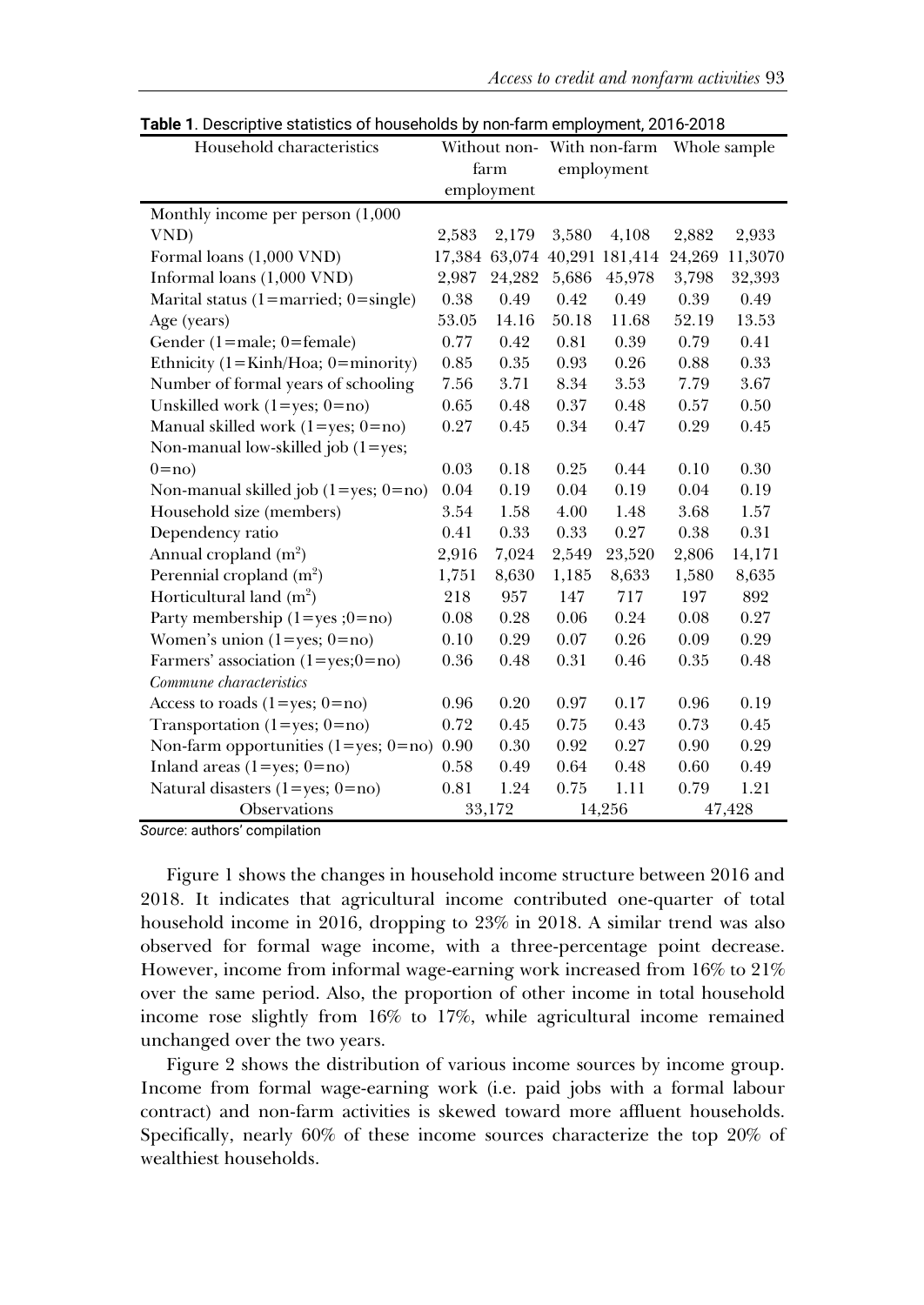

Figure 1: Household income structure in rural Viet Nam, 2016-2018. Source: authors' compilation

By contrast, the distribution of income from informal wage-earning employment (i.e. paid jobs without a formal labour contract) is skewed in favour of poorer households in rural Viet Nam, while agricultural and other incomes have the same distribution. The distribution pattern in Figure 1 suggests that livelihoods diversifying toward non-farm employment or formal wage-earning work enable rural households to increase their economic wellbeing.



Figure 2: The distribution of income sources by income group Source: authors' compilation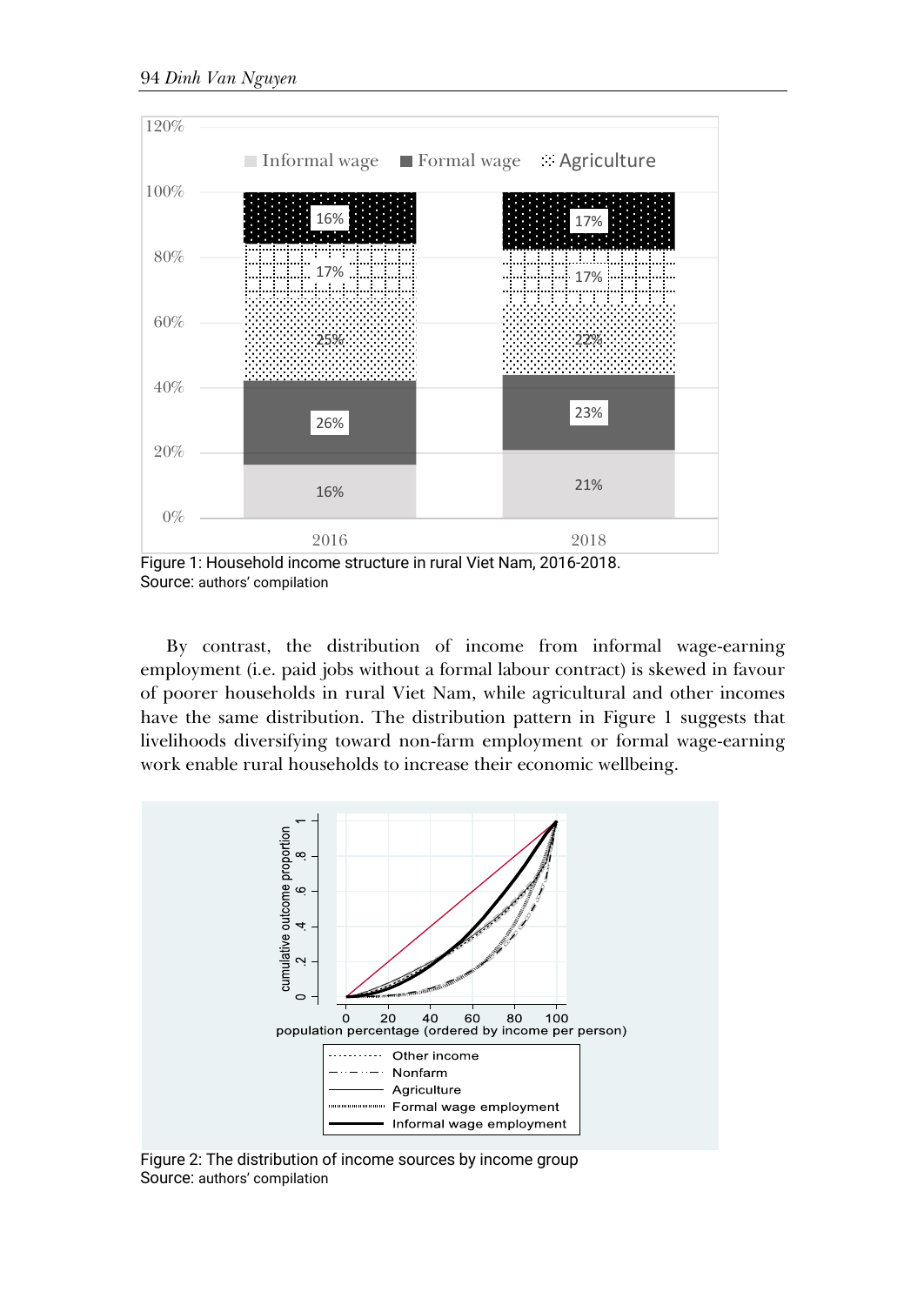Table 2 reports the econometric results from the fractional logit and logit regression models for factors affecting the extent of non-farm occupations and the decision to engage in non-farm work. The results are presented in the form of average marginal effects (AME), which means that effects are calculated for each observation in the data and then averaged. The marginal effect shows the change in the predicted value of a dependent variable when changing one independent variable — either a change in continuous variables or a discrete change in a categorical variable — while holding other variables at specified values. The AME of formal loans in Table 2 confirms that a 10% increase in the number of formal loans would increase the share of non-farm income by one percentage point  $(p$ -value =0.008). A similar effect is also found for the decision to engage in non-farm work, with the AME at 0.015. This suggests that the probability of being employed in non-farm work increases by 1.5 percentage points, given a 10% increase in the value of formal loans (*p*-value=0.000). However, we found no similar effect in the case of informal loans.

|                                | Level of non-farm activity    |           |         | Non-farm activity |                     |         |  |
|--------------------------------|-------------------------------|-----------|---------|-------------------|---------------------|---------|--|
|                                | (% of total household income) |           |         |                   | $(1 = yes; 0 = no)$ |         |  |
| Explanatory variables          | AME                           | <b>SE</b> | P-value | AME               | <b>SE</b>           | P-value |  |
| Formal loans                   | 0.010                         | 0.001     | 0.008   | 0.015             | 0.001               | 0.000   |  |
| Informal loans                 | 0.000                         | 0.000     | 0.351   | 0.001             | 0.000               | 0.123   |  |
| Manual skilled job             | 0.025                         | 0.001     | 0.000   | 0.036             | 0.002               | 0.000   |  |
| Non-manual low-skilled job     | 0.048                         | 0.001     | 0.000   | 0.042             | 0.000               | 0.000   |  |
| Non-manual skilled job         | 0.002                         | 0.000     | 0.000   | 0.003             | 0.001               | 0.000   |  |
| Marital status                 | 0.004                         | 0.002     | 0.078   | 0.009             | 0.004               | 0.017   |  |
| Gender                         | 0.011                         | 0.004     | 0.001   | 0.006             | 0.006               | 0.311   |  |
| Ethnicity                      | 0.087                         | 0.006     | 0.000   | 0.134             | 0.009               | 0.000   |  |
| Education                      | 0.024                         | 0.004     | 0.000   | 0.049             | 0.006               | 0.000   |  |
| Household size                 | 0.055                         | 0.004     | 0.000   | 0.149             | 0.006               | 0.000   |  |
| Dependency ratio               | $-0.015$                      | 0.002     | 0.000   | $-0.036$          | 0.003               | 0.000   |  |
| Annual cropland                | $-0.030$                      | 0.001     | 0.000   | $-0.037$          | 0.003               | 0.000   |  |
| Perennial cropland             | $-0.008$                      | 0.000     | 0.000   | $-0.009$          | 0.001               | 0.000   |  |
| Horticultural cropland         | $-0.007$                      | 0.001     | 0.000   | $-0.009$          | 0.001               | 0.000   |  |
| Party membership               | $-0.005$                      | 0.000     | 0.000   | $-0.006$          | 0.001               | 0.000   |  |
| Women's union                  | $-0.001$                      | 0.000     | 0.003   | $-0.002$          | 0.001               | 0.006   |  |
| Farmers' association           | $-0.002$                      | 0.001     | 0.132   | 0.000             | 0.002               | 0.979   |  |
| <b>Year 2018</b>               | $-0.007$                      | 0.003     | 0.008   | $-0.015$          | 0.004               | 0.00    |  |
| Inland communes                | 0.005                         | 0.003     | 0.107   | 0.012             | 0.005               | 0.009   |  |
| Access to roads                | 0.031                         | 0.008     | 0.000   | 0.044             | 0.012               | 0.00    |  |
| Availability of transportation | 0.007                         | 0.003     | 0.012   | 0.010             | 0.005               | 0.026   |  |
| Nonfarm job opportunities      | 0.013                         | 0.005     | 0.008   | 0.021             | 0.007               | 0.005   |  |
| Natural disasters              | $-0.001$                      | 0.001     | 0.578   | $-0.001$          | 0.001               | 0.619   |  |
| Pseudo R <sub>2</sub>          | 0.140                         |           |         | 0.160             |                     |         |  |
| <b>Observations</b>            | 47,428                        |           |         | 47,428            |                     |         |  |

**Table 2.** Factors affecting non-farm employment, 2016-2018

*Note*: Robust standard errors in parentheses. \*\*\* p<0.01, \*\* p<0.05, \* p<0.1. Estimates are accounted for sampling weights and are clustered at the commune level. *Source*: authors' compilation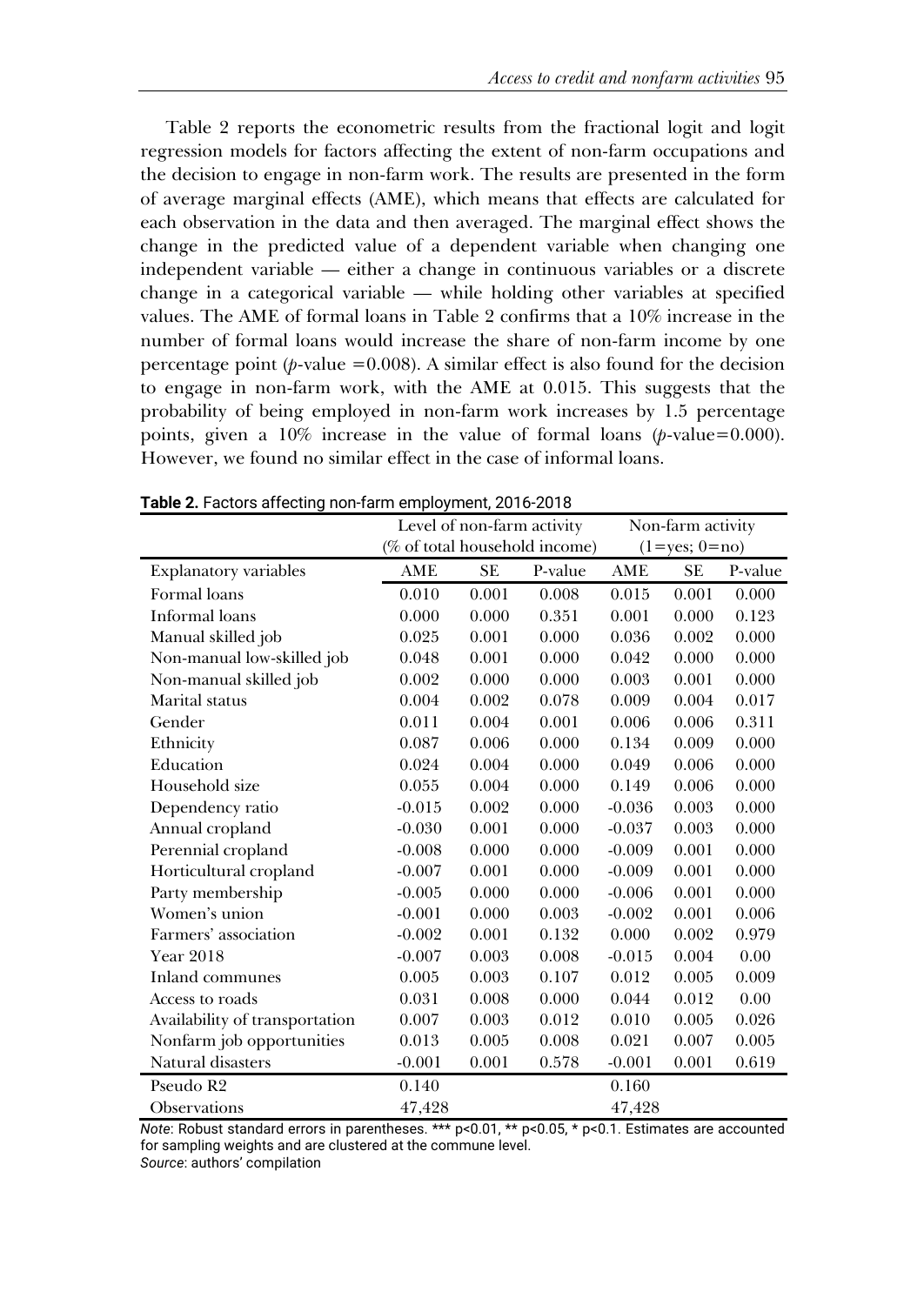The results of the Heckman selection model estimates in Table 3 also reveal a positive effect of formal loans on non-farm income, albeit the effect is relatively small. A 10% increase in the value of formal loans would increase the amount of non-farm income by 0.26%.

The results in Table 2 also reveal several other determinants of non-farm activities. Higher employment levels are closely linked with the probability and extent of non-farm employment. For instance, household heads switching from unskilled to skilled manual work increase their households' non-farm employment probability and extent by 2.5% and 3.6%, respectively. The corresponding effects are 4.8% and 4.2% for those with non-manual low-skilled jobs. In addition, household heads with an additional year of formal schooling increase the extent of their non-farm employment by 2.4% and the probability of taking such work by 4.9%.

Similarly, Table 3 also indicates the positive effects of education and occupation levels on the amount of non-farm income. We also find that some household characteristics are strongly associated with non-farm employment. Specifically, the existence of an additional family member increases the probability of a household engaging in non-farm employment by 1.50% and the proportion of non-farm income by about 5.50%. We find that households with more land are less likely to earn more income from non-farm activities.

This study shows a negative though small effect from membership in sociopolitical groups on non-farm employment. Finally, the coefficient of the year dummy variable in Table 3 is 0.218 and is highly statistically significant. This shows that, on average, each rural household earned an amount of non-farm income, which is about 22% higher in 2018 than in 2016.

#### **Discussion**

Our study provides evidence that access to formal credit positively affects nonfarm activities, both in scope and the decision to seek such work in rural Viet Nam. The mechanism by which access to formal credit affects non-farm activities can be explained in several ways. First, securing a more significant number of loans means that households have more financial resources to establish new nonfarm activities or expand existing ones. Second, in the absence of formal credit, rural households must rely on their own savings or borrow from informal sources (e.g. relatives, friends, or money lenders). Such informal loans tend to be charged at higher interest rates or are limited in size (Tran & Dinh, 2021).

Consequently, informal loans are not suitable for investment in non-farm activities that require long-term capital. This is why informal loans do not have a positive effect on non-farm activities in our research.

In general, our research finding supports the results of previous studies of several developing countries such as rural Cambodia (Do et al., 2019), Bangladesh (Raihan & Haque, 2018), Ethiopia (Berhe, 2020) and several other developing countries (Chowdhury, 2017; Khandker, 1996), that also concluded access to formal credit helps promote the growth of the rural non-farm economy.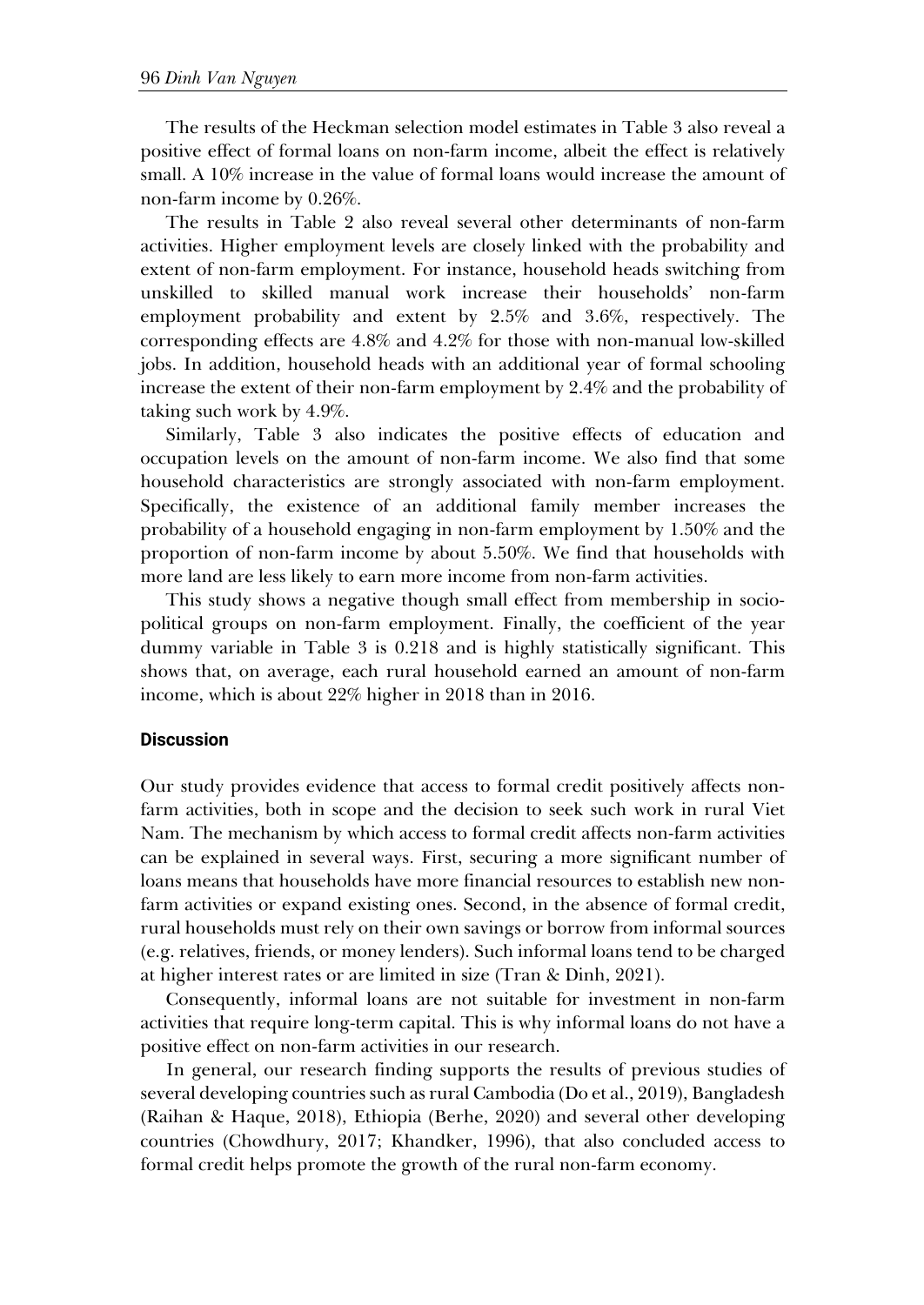|                                                            | The amount of non-farm |           | Non-farm participation |           |  |
|------------------------------------------------------------|------------------------|-----------|------------------------|-----------|--|
|                                                            | income (log)           |           |                        |           |  |
|                                                            | Coefficient            | <b>SE</b> | Coefficient            | <b>SE</b> |  |
| Formal loans                                               | $0.026***$             | (0.005)   | $0.045***$             | (0.004)   |  |
| <b>Informal</b> loans                                      | $-0.035***$            | (0.010)   | 0.009                  | (0.008)   |  |
| Manual skilled job                                         | $0.237***$             | (0.024)   | $0.351***$             | (0.017)   |  |
| Non-manual low-skilled job                                 | $0.556***$             | (0.034)   | 1.407***               | (0.025)   |  |
| Non-manual skilled job                                     | $0.257***$             | (0.057)   | $0.151***$             | (0.041)   |  |
| Marital status                                             | 0.008                  | (0.038)   | $0.064**$              | (0.026)   |  |
| Gender                                                     | $0.202***$             | (0.030)   | $-0.000$               | (0.023)   |  |
| Ethnicity                                                  | $0.535***$             | (0.052)   | $0.231***$             | (0.029)   |  |
| Education                                                  | $0.037***$             | (0.003)   | $0.020***$             | (0.002)   |  |
| Household size                                             | $0.166***$             | (0.007)   | $0.131***$             | (0.005)   |  |
| Dependency ratio                                           | $-0.445***$            | (0.035)   | $-0.391***$            | (0.024)   |  |
| Annual cropland                                            | $-0.072***$            | (0.006)   | $-0.031***$            | (0.005)   |  |
| Perennial cropland                                         | $-0.011$               | (0.008)   | $-0.033***$            | (0.005)   |  |
| Horticultural cropland                                     | $-0.065***$            | (0.014)   | $-0.032***$            | (0.009)   |  |
| Party membership                                           | $-0.223***$            | (0.043)   | $-0.293***$            | (0.032)   |  |
| Women's union                                              | $-0.061$               | (0.041)   | $-0.117***$            | (0.031)   |  |
| Farmers' association                                       | $-0.119***$            | (0.023)   | $-0.004$               | (0.017)   |  |
| <b>Year 2018</b>                                           | $0.218***$             | (0.039)   | $-0.050*$              | (0.027)   |  |
| Inland communes                                            | 0.030                  | (0.026)   | $-0.019$               | (0.020)   |  |
| Access to roads                                            | $0.146***$             | (0.056)   | 0.046                  | (0.040)   |  |
| Availability of transportation                             | $0.045*$               | (0.025)   | $-0.003$               | (0.019)   |  |
| Nonfarm job opportunities                                  | $0.147***$             | (0.038)   | $-0.017$               | (0.025)   |  |
| Natural disasters                                          | 0.001                  | (0.010)   | $-0.004$               | (0.006)   |  |
| Non-farm network (% of households with non-farm activities |                        |           | 2.894***               | (0.046)   |  |
| within a commune)                                          |                        |           |                        |           |  |
| athrho                                                     | $-0.075***$            |           |                        |           |  |
| lnsigma                                                    | $0.047***$             |           |                        |           |  |
| Constant                                                   | $6.800***$             | (0.116)   | $-2.475***$            | (0.075)   |  |
| Observations                                               | 47,428                 |           | 47,428                 |           |  |

|  |  |  | Table 3. Factors affecting the level of non-farm income (Heckman selection model) |
|--|--|--|-----------------------------------------------------------------------------------|
|--|--|--|-----------------------------------------------------------------------------------|

*Note*: Robust standard errors in parentheses. \*\*\* p<0.01, \*\* p<0.05, \* p<0.1. Estimates are accounted for sampling weights and are clustered at the commune level. *Source*: authors' compilation

We found that households with better education are more likely to earn higher levels of non-farm income. The same finding has been observed in China by Huang et al. (2009) and in Cambodia by Do et al. (2019), who found that households with better education tend to move out of farming and specialize in non-farm activities. In general, our finding suggests that the level of education and occupation emerge as the main conditions for non-farm activities. The result supports the previous finding in rural Vietnam (Tran & Dinh, 2021) and some other developing countries (Berhe, 2020; Do et al., 2019; Raihan & Haque, 2018). Also, we found that households headed by members of the Kinh/Hoa group are more likely than those headed by ethnic minorities to take up non-farm work and increase the extent of such work.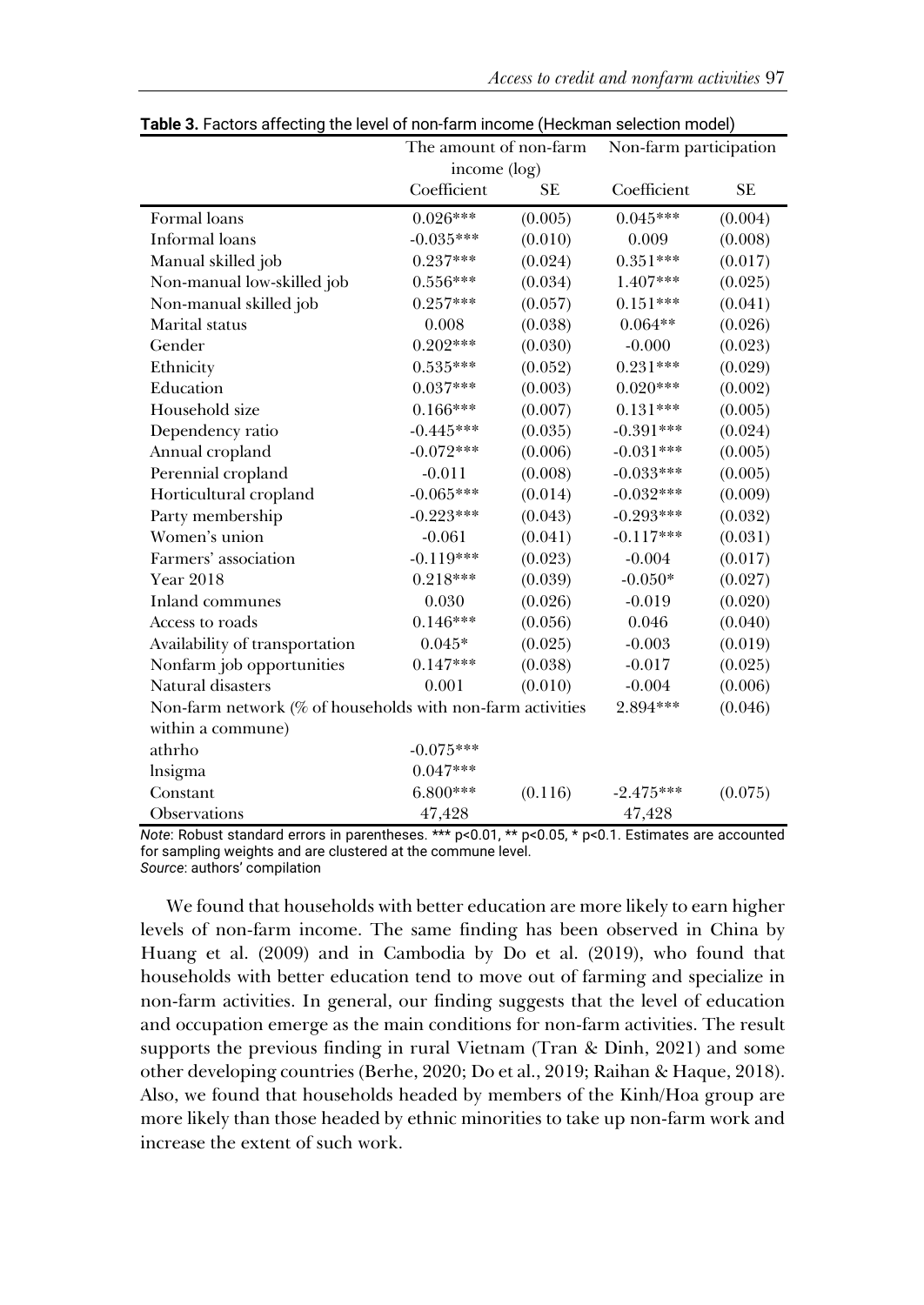Having more land diminishes the probability and extent of non-farm employment because such households tend to specialize in agricultural activities and thus are less likely to take non-farm employment, also confirmed by Tran et al. (2016) and Walle & Cratty (2003). We found a negative though small effect from membership in socio-political groups on non-farm employment. Finally, non-farm income levels are also influenced by specific commune characteristics. Households living in inland communes or communes with access to roads are more likely to engage in non-farm activities. These findings are consistent with those in previous studies in Viet Nam (Tran et al., 2016), Cambodia (Do et al., 2019), Ethiopia (Berhe, 2020) and Peru (Escobal, 2001).

#### **Conclusion and policy implications**

Our study has investigated the role of formal and informal loans in non-farm occupations in rural Viet Nam. We found that, on average, households with nonfarm employment have higher levels of education and occupation than those without. Notably, the former secured a more significant number of formal and informal loans than the latter. However, those without non-farm occupations have more land than those with such employment. We also found that the distribution of non-farm income is skewed toward the better off. This suggests that while diversifying toward non-farm activities may increase household income, it may increase income inequality among rural households.

Our study provides evidence that households securing a larger number of formal loans are more likely to engage in non-farm occupations, at the same time increasing the extent of such employment. A useful implication here is that government policies aimed at improving the access of rural households to formal credit would promote the growth of the rural non-farm economy, which in turn increases the economic wellbeing of these households. The reason is that the rural non-farm economy creates more jobs and higher income than farming activities (Tran & Vu, 2020).

In line with the empirical literature on the rural non-farm economy (Tran, 2014), our study confirms that some household characteristics, such as education, occupation, and assets, are closely linked with the decision to undertake non-farm work and the extent to it. In particular, better education strongly increases the probability and extent of non-farm occupations. As mentioned previously, households engaging in non-farm activities earn a higher income than those that do not. Combined, the findings suggest that government policies should provide more opportunities for access to better education and occupations in rural Viet Nam. This would provide rural households with a greater likelihood of engaging intensively in profitable non-farm activities, which in turn would enhance their economic wellbeing.

At the commune level, it is evident in our study that the availability of nonfarm job opportunities and roads increases the likelihood of participating in nonfarm work. This implies that the presence of non-farm opportunities and roads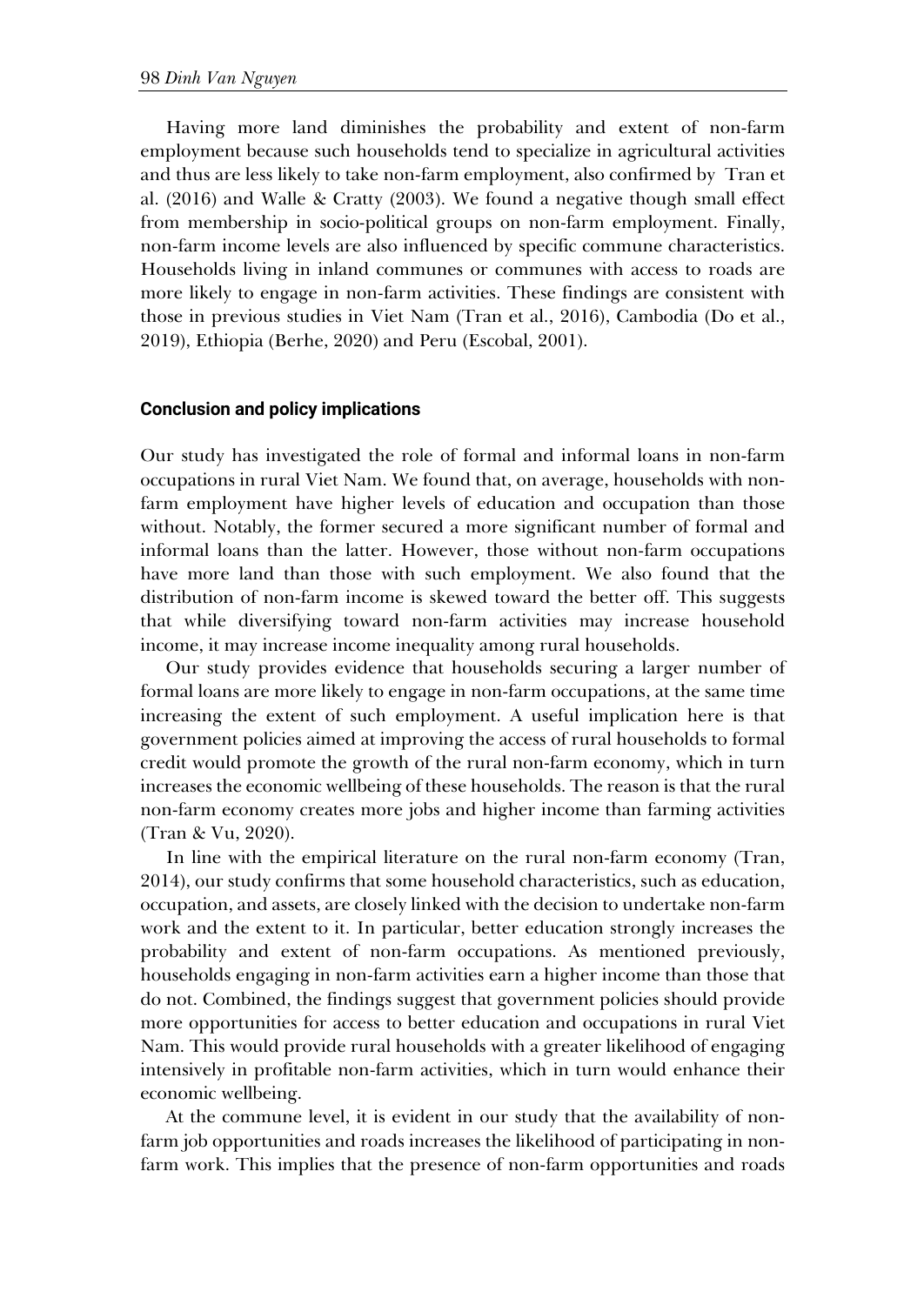may indirectly affect economic welfare due to their positive effect on the growth of the rural non-farm sector. Therefore, a policy recommendation here is to promote non-farm occupations and also expand access to roads in rural areas.

We recognize that our research has certain limitations. For example, because some unobservable factors may impact both access to credits and non-farm activities, our econometric model may suffer from self-selection bias. This implies that future research should use instrumental variables or randomized control trial procedures to address this possible bias. Also, the study's findings would be more convincing if they were supported by specific primary data on the link between credit and non-farm activities. As a result, this shortcoming suggests a fascinating area for further investigation.

### **References**

- Ali, D.A., Deininger, K. and Duponchel, M. (2014), "Credit constraints and agricultural productivity: Evidence from rural Rwanda" *Journal of Development Studies*, vol. 50, no. 5, p. 649-665.
- Asfaw, A., Simane, B., Hassen, A. and Bantider, A. (2017), "Determinants of nonfarm livelihood diversification: evidence from rainfed-dependent smallholder farmers in northcentral Ethiopia (Woleka sub-basin)", *Development Studies Research*, vol. 4, no. 1, p. 22-36.
- Atamanov, A. and Van den Berg, M.J.A.E. (2012), "Participation and returns in rural nonfarm activities: evidence from the Kyrgyz Republic", *Agricultural Economics*, vol. 43, no. 4, p. 459-471.
- Berhe, H.T. (2020), "Households' nonfarm livelihood participation and agricultural inputs investment: Evidence from northern Ethiopia", *African Journal of Science, Technology, Innovation and Development*, p. 1-16.
- Briggeman, B.C., Towe, C.A. and Morehart, M.J. (2009), "Credit constraints: their existence, determinants, and implications for US farm and nonfarm sole proprietorships", *American Journal of Agricultural Economics*, vol. 91, no. 1, p. 275- 289.
- Cardoso, A.R., Fontainha, E. and Monfardini, C. (2010), "Children's and parents' time use: Empirical evidence on investment in human capital in France, Germany and Italy", *Review of Economics of the Household*, vol. 8, no. 4, p. 479- 504.
- Chowdhury, S. (2017), *Microfinance and rural non-farm employment in developing countries*, IZA World of Labor, IZA, viewed 11 May 2021, shorturl.at/ewEKO.
- Corral, L. and Reardon, T. (2001), "Rural nonfarm incomes in Nicaragua", *World Development*, vol. 29, no. 3, p. 427-442.
- DFID (1999), *Sustainable livelihood guidance sheets: Introduction*, Department for International Development, UK, viewed 11 May 2021, shorturl.at/nDQ18.
- Doan, T.T. (2011), "Impacts of household credit on the poor in peri-urban areas of Ho Chi Minh City, Vietnam", PhD Thesis, The University of Waikato, Hamilton, New Zealand.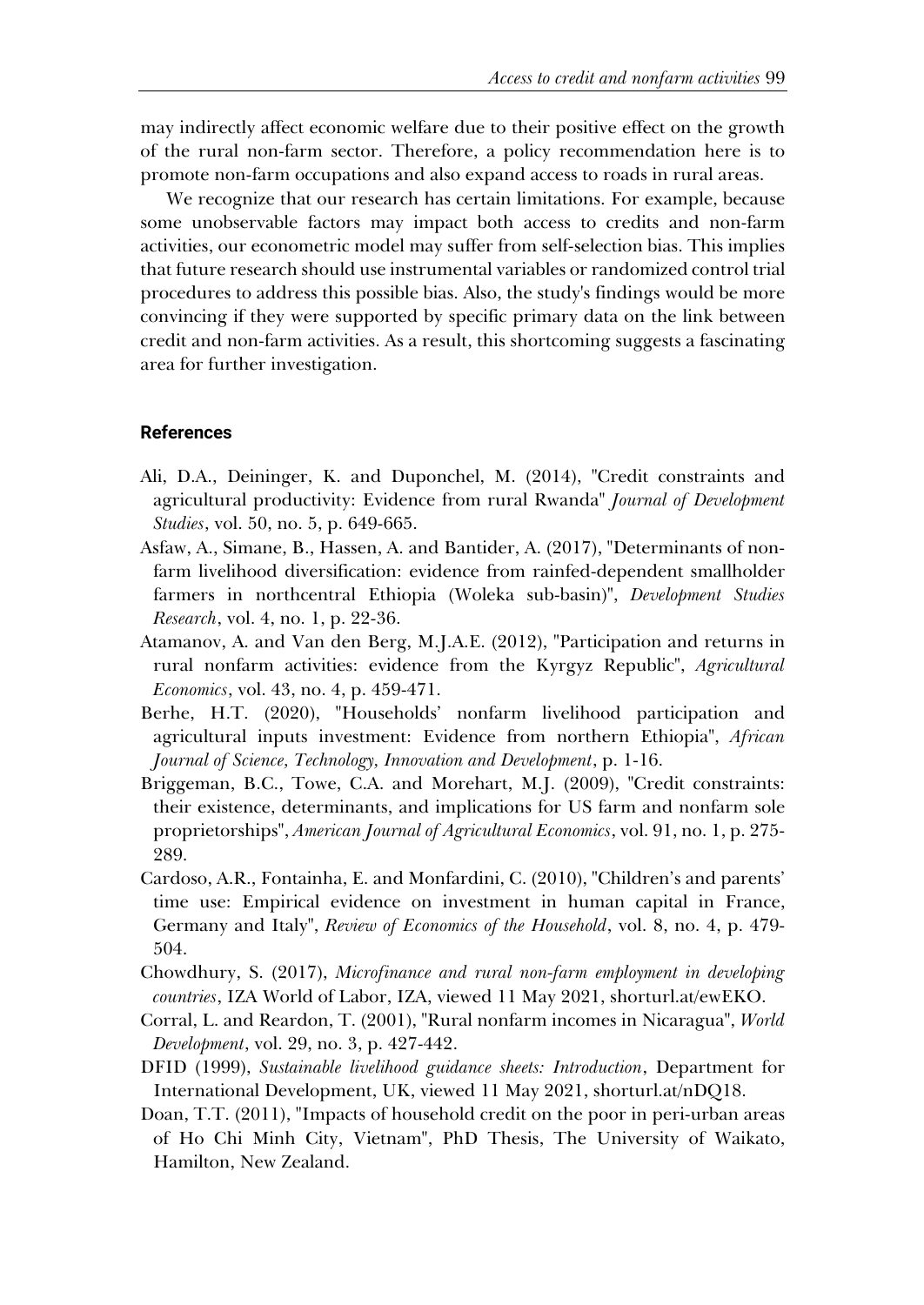- Do, T.L., Nguyen, T.T. and Grote, U. (2019), "Nonfarm employment and household food security: Evidence from panel data for rural Cambodia", *Food Security*, vol. 11, no. 3, p. 703-718.
- Escobal, J. (2001), "The determinants of nonfarm income diversification in rural Peru", *World Development*, vol. 29, no. 3, p. 497-508.
- FAO (2020), *Viet Nam at a glance*, viewed 11 May 2021, shorturl.at/htAQ3.

Gibson, J. and Olivia, S. (2010), "The effect of infrastructure access and quality on non-farm enterprises in rural Indonesia", *World Development*, vol. 38, no. 5, p. 717-726.

- GSO (2019), *Press release on results of the population and housing census 2019*, Hanoi, Vietnam: General Statistical Office.
- Heckman, J.J. (1979), "Sample selection bias as a specification error", *Econometrica: Journal of the econometric society,* vol. 47, no. 1, p. 153-161.
- Hoang, T.X., Pham, S.C. and Ulubaşoğlu, M.A. (2014), "Non-farm activity, household expenditure, and poverty reduction in rural Vietnam: 2002–2008", *World Development*, vol. 64, p. 554-568.
- Huang, J., Wu, Y. and Rozelle, S.J.A.E. (2009), "Moving off the farm and intensifying agricultural production in Shandong: a case study of rural labor market linkages in China", *Agricultural Economics*, vol. 40, no. 2, p. 203-218.
- Khandker, S.R. (1996), "Role of targeted credit in rural non-farm growth", *The Bangladesh Development Studies*, vol. 24, no. 4, p. 181-193.
- Kozel, V. (2014), *Well begun but not yet done: Progress and emerging challenges for poverty reduction in Vietnam*, World Bank Publications, Hanoi, Vietnam.
- Lim‐Applegate, H., Rodriguez, G. and Olfert, R. (2002), "Determinants of non‐ farm labour participation rates among farmers in Australia", *Australian Journal of Agricultural and Resource Economics*, vol. 46, no. 1, p. 85-98.
- Mech, A., Borah, K.C. and Mech, A. (2017), "Determinants of Rural Nonfarm Employment: A Study in Dibrugarh District of Assam", *Journal of Rural Development*, vol. 36, no. 3, p. 379-396.
- Nwosu, E.O., Orji, A., Urama, N.E., Emecheta, C., Chukwuma, Q.O. and Chukwuma, J.N. (2020), "Social Capital, Credit Access and Household Nonfarm Enterprises in Nigeria: A new Empirical Evidence", *Forum for Social Economics*, p. 1-21.
- Papke, L.E. and Wooldridge, J.M. (1996), "Econometric methods for fractional response variables with an application to 401 (k) plan participation rates", *Journal of Applied Econometrics*, vol. 11, no. 6, p. 619-632.
- Pham, T.H., Bui, T.A. and Le, D. (2010), *Is nonfarm diversification a way out of poverty for rural households? Evidence from Vietnam in 1993-2006*, viewed 15 May 2021, https://papers.ssrn.com/sol3/papers.cfm?abstract\_id=1715603.
- Phan, D.H., Tran, T.Q., Phan, A. and Hoang, L.X. (2019), "A quantitative analysis of farmland and households' livelihood in rural Vietnam", *Human Geographies – Journal of Studies and Research in Human Geograph*, vol. 13, no. 2, p. 125-138.
- Raihan, S. and Haque, S.T. (2018), "What Determines the Choice Between Farm and Nonfarm Employments in the Rural Bangladesh?", in S. Raihan (ed)